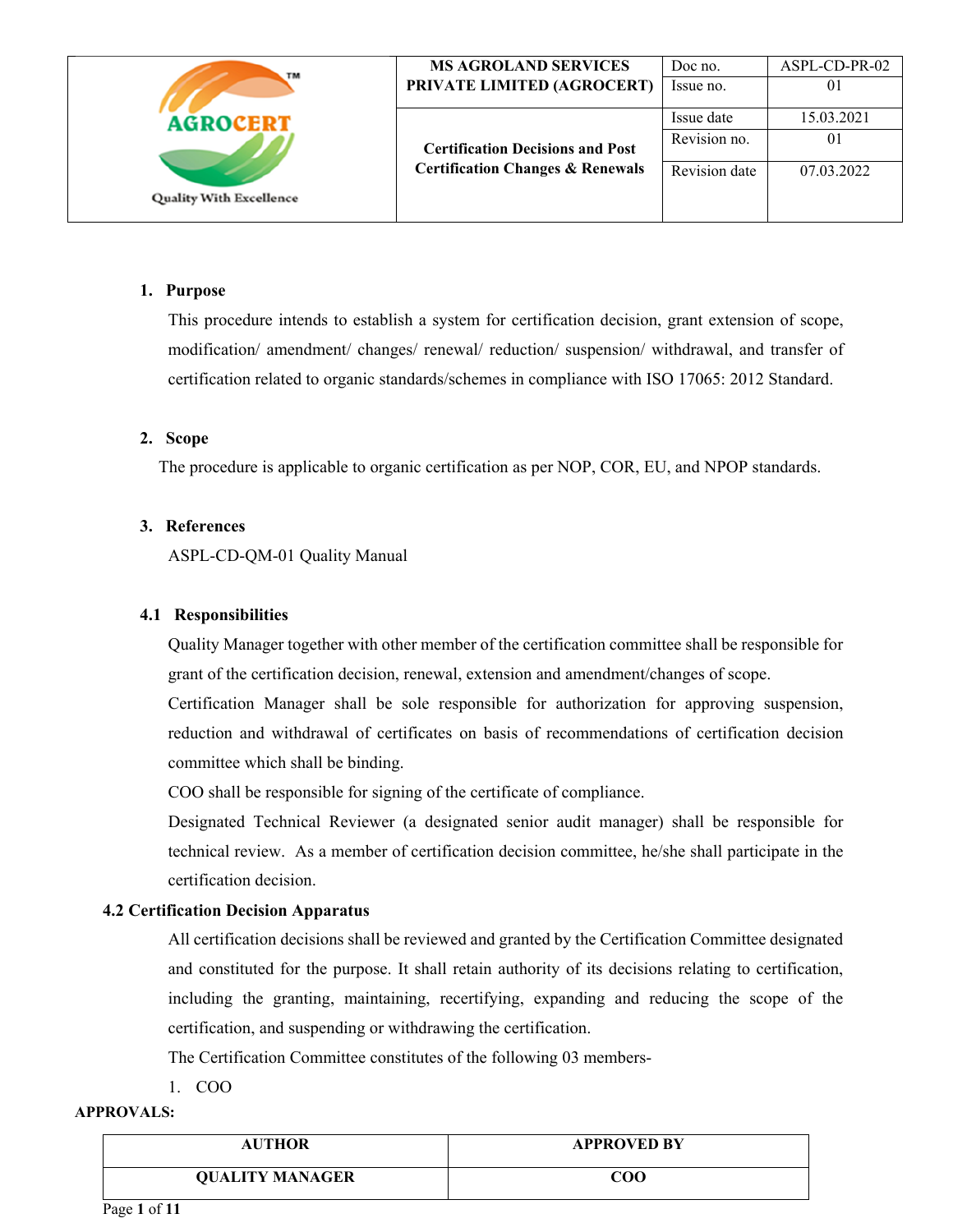| TМ                             | <b>MS AGROLAND SERVICES</b><br>PRIVATE LIMITED (AGROCERT) | Doc no.<br>Issue no.       | ASPL-CD-PR-02<br>0 <sup>1</sup> |
|--------------------------------|-----------------------------------------------------------|----------------------------|---------------------------------|
| <b>AGROCERT</b>                | <b>Certification Decisions and Post</b>                   | Issue date<br>Revision no. | 15.03.2021<br>01                |
| <b>Quality With Excellence</b> | <b>Certification Changes &amp; Renewals</b>               | Revision date              | 07.03.2022                      |

- 2. Quality Manager
- 3. Certification Manager

Certification Committee members shall not be involved in the audit and technical review process of the site for which the certification decision is required to be taken.

Presence of the COO or a competent technical person is must for decision i.e. issuance or grant of the certificate. This is required for the technical aid in the decision making.

Presence of the Certification Manager or a competent technical person is necessary:

- in case of extension of scope/services where existing members do not have the expertise to arrive at decisions.

- in case of special investigations/decisions like reviews, reduction/suspension/withdrawal and other matters related to certification decision.

Quality Manager are responsible to independently evaluate (onsite/ offsite) the reputation, past history of adherence to legal and safety requirements, recent issues/ incidents, product recall/withdrawal issues and commitment of management towards using relevant sources.

# **5. Procedure of issue / grant of certificate**

## **5.1 Criteria for grant of certificate**

- COO shall be sole responsible for authorization for approving grant of certification, suspension, reduction/ extension and withdrawal of certificates based on the recommendations of the technical reviewer, auditor's recommendations and his own independent assessment.
- Certificates may be granted to sites which have had an audit against per NOP, COR, EU and NPOP standards and/or that meet(s) the following criteria as minimum-
- The audited site has met the requirements of that standard within the scope of certification sought.
- The site shall also have provided evidence of completion of major non- conformities and a corrective action plan for the minors and these have been reviewed by Lead Auditor and have been further verified by technical reviewer.
- The client has a farm and/or manufacturing facility and/or trading facility for primary production, and/or processing and/or sale of organic commodities. Additionally, the audited client (to whom

| <b>AUTHOR</b>          | <b>APPROVED BY</b> |
|------------------------|--------------------|
| <b>QUALITY MANAGER</b> | COO                |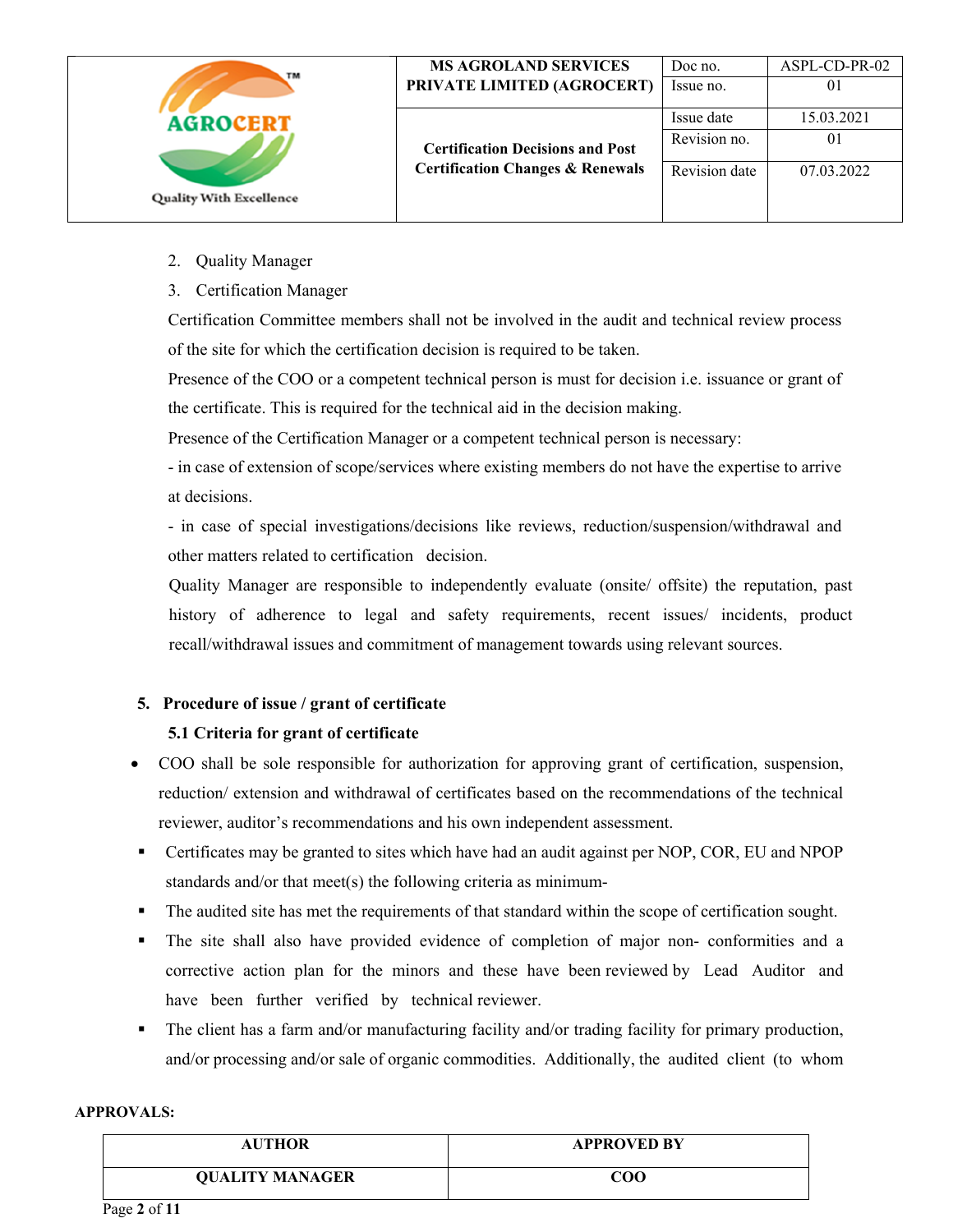| TM                             | <b>MS AGROLAND SERVICES</b>                 | Doc no.       | ASPL-CD-PR-02 |
|--------------------------------|---------------------------------------------|---------------|---------------|
|                                | PRIVATE LIMITED (AGROCERT)                  | Issue no.     | 01            |
| <b>AGROCERT</b>                |                                             | Issue date    | 15.03.2021    |
|                                | <b>Certification Decisions and Post</b>     | Revision no.  | 01            |
| <b>Quality With Excellence</b> | <b>Certification Changes &amp; Renewals</b> | Revision date | 07.03.2022    |
|                                |                                             |               |               |

certificate is to be issued) is mandatorily a legal entity or is legally responsible (for example, audited organization is legally incorporated company under companies act).

- The client shall have completed at least one cycle of internal assessment to indicate the effective implementation of the system.
- Scope/ activities of client are covered under accredited scope of MS Agroland Services Pvt Ltd
- The assessment was conducted by qualified competent Auditors/ Technical Experts
- The information provided by the Auditors is sufficient with respect to the certification requirements and the scope for certification.
- Auditor has reviewed, accepted and verified the effectiveness of correction and corrective actions for all nonconformities that represent
- Failure to fulfill one or more requirements of the Organic standard or a situation that raises significant doubt about the ability of the client's system to achieve its intended outputs may lead to the non-certification of the client.

All completed documentation required for Certification shall be maintained. The implementation period of applicable Organic standard shall be as per the standard requirements.

## 5.2 **Certification Decision**

 Upon successful review of the audit pack and corrective evidences by Technical reviewer, Technical Review Report along with following supporting documents are placed before COO for its review and decision-

1. Audit report;

2. Comments on the nonconformities and, where applicable, the correction and corrective actions taken by the client;

3. Confirmation of the information provided to the certification body used in the application review;

4. Confirmation that the audit objectives have been achieved;

5. Recommendation whether or not to grant certification, together with any conditions or observations.

| <b>AUTHOR</b>          | <b>APPROVED BY</b>               |
|------------------------|----------------------------------|
| <b>QUALITY MANAGER</b> | $\mathbf{C}\mathbf{O}\mathbf{O}$ |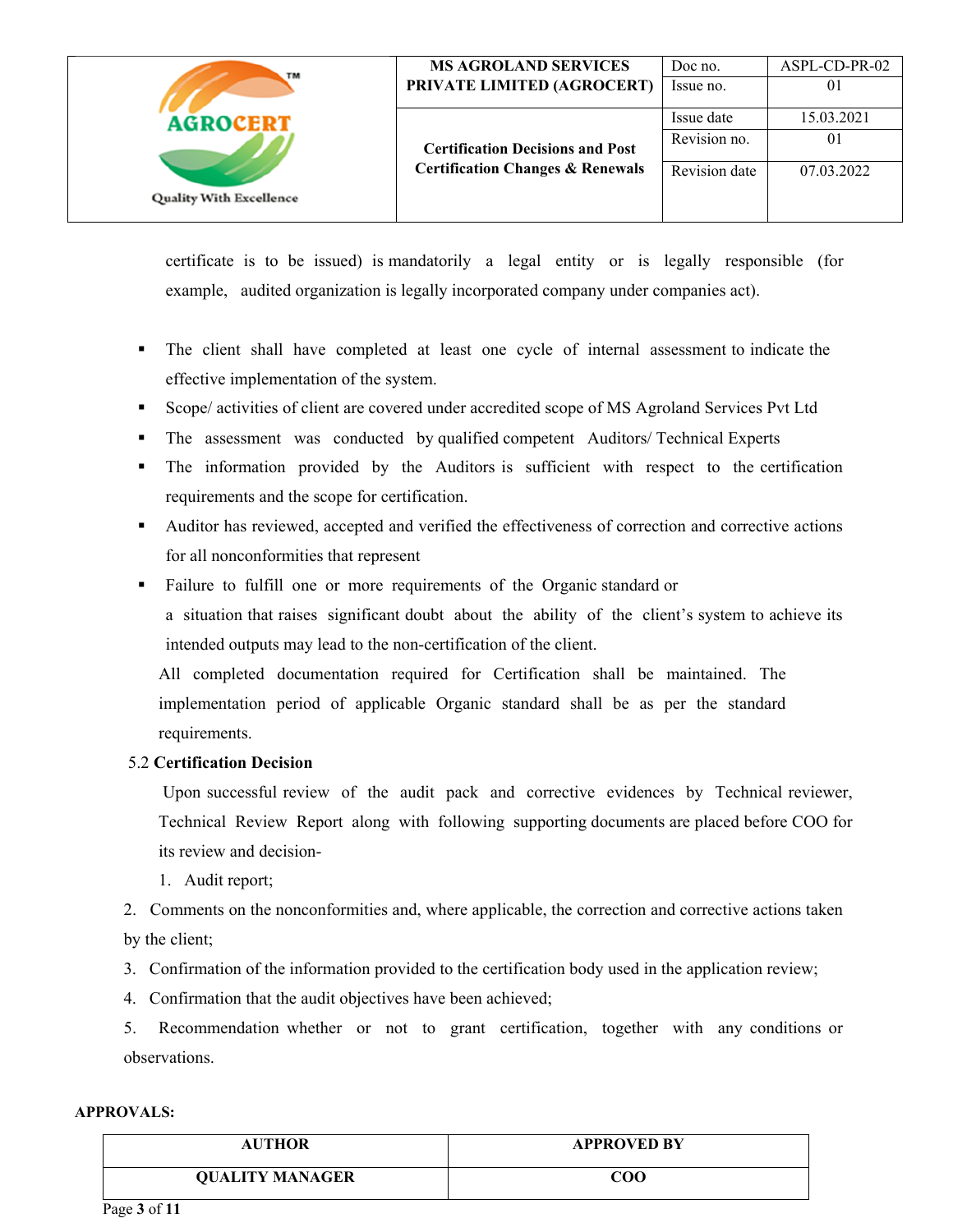| TM                             | <b>MS AGROLAND SERVICES</b><br>PRIVATE LIMITED (AGROCERT) | Doc no.<br>Issue no.       | ASPL-CD-PR-02<br>01 |
|--------------------------------|-----------------------------------------------------------|----------------------------|---------------------|
| <b>AGROCERT</b>                | <b>Certification Decisions and Post</b>                   | Issue date<br>Revision no. | 15.03.2021<br>01    |
|                                | <b>Certification Changes &amp; Renewals</b>               | Revision date              | 07.03.2022          |
| <b>Quality With Excellence</b> |                                                           |                            |                     |

6. MS Agroland Services Pvt Ltd shall make decisions on renewing certification based on the results of the recertification audit, as well as the results of the review of the system over the period of certification and complaints received from users of certification.

If the certification body is not able to verify the implementation of corrections and corrective actions of any major nonconformity within 6 months after the last day of registration audit, the certification body shall conduct another registration audit prior to recommending certification. The audit documentation, documentary evidence supporting corrective actions, registration audit and annual audit report, confirmation of the information provided in the application review and auditor's report on corrective actions is assessed by the COO, and a decision will be made on whether a certificate should be issued. COO shall take the minimum criteria documented in clause 6 of this procedure into account while granting/declining of certificate. The decision of committee meeting regarding the grant or decline shall be recorded on the Certification Decision Report If the COO grants its decision for issuance of certificate, the decision along with Certification Decision Meeting record shall be passed to Administration for preparation of certificate.

Should certification not be granted outstanding issues will be identified and reported back to the site for further evidence to be provided that corrective actions have been completed and verified.

Should the site not follow this up then the audit report will be issued and the status of **'Not Approved'**  will be recorded.

#### **5.3 Preparation/Drafting and Release of Certificate**

The Administration /Operation team shall prepare the certificate and print the certificate. If required, the draft certificate shall be referred to COO or Quality Manager to avoid mistakes on the certificate. The certificate shall carry the following information –

Name and address of the company/operation to which the Certificate is issued.

Scope of certification e.g. Products/technologies/elements of the operation assessed.

Exclusions (to scope) where applicable

Certificate number

Date of initial certification

Date of reissue (if applicable)

Expiry Date of Certificate

# **APPROVALS:**

| <b>AUTHOR</b>          | <b>APPROVED BY</b> |
|------------------------|--------------------|
| <b>QUALITY MANAGER</b> | COO                |

Page **4** of **11**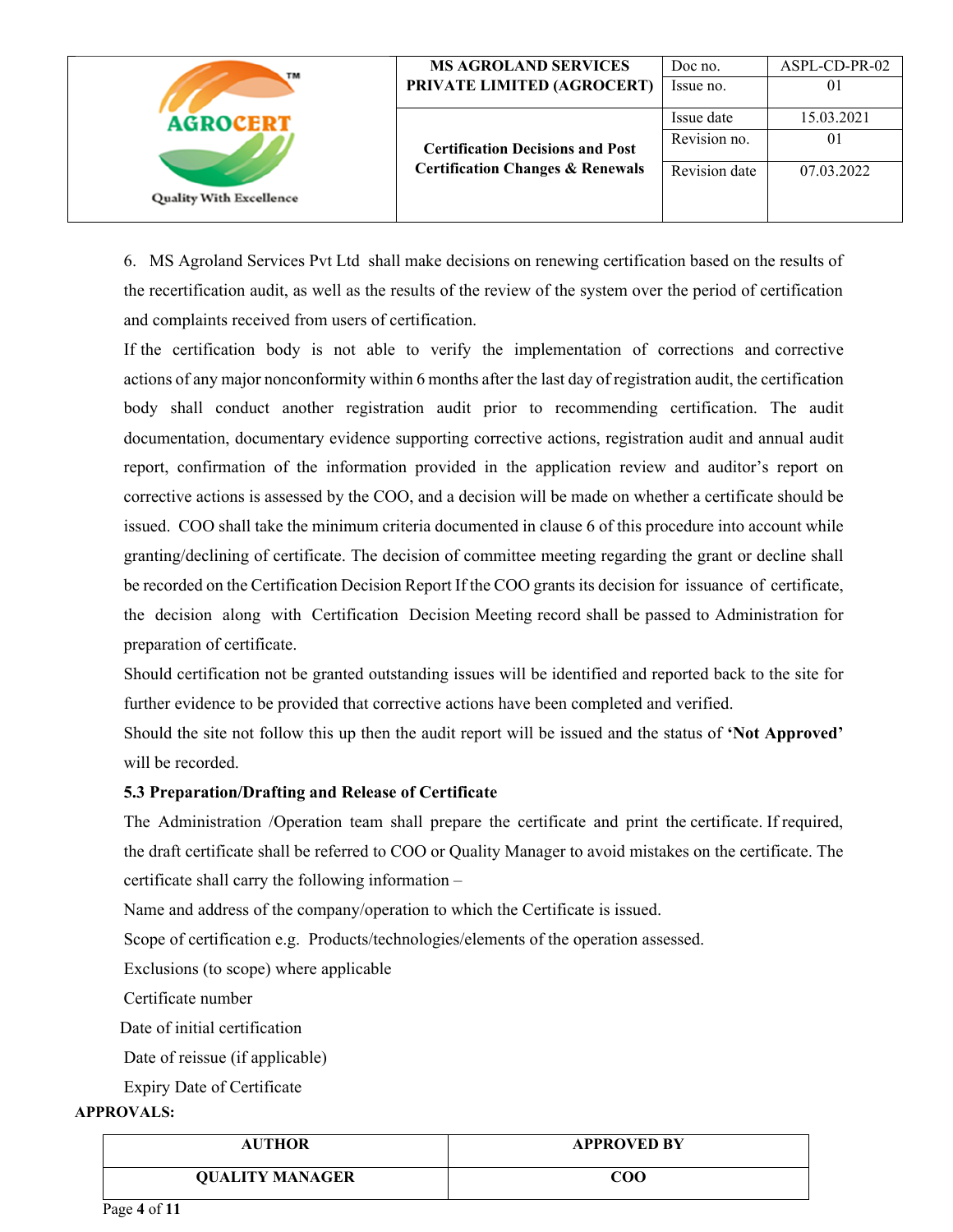| TM                             | <b>MS AGROLAND SERVICES</b>                 | Doc no.       | ASPL-CD-PR-02 |
|--------------------------------|---------------------------------------------|---------------|---------------|
|                                | PRIVATE LIMITED (AGROCERT)                  | Issue no.     | 01            |
| <b>AGROCERT</b>                |                                             | Issue date    | 15.03.2021    |
|                                | <b>Certification Decisions and Post</b>     | Revision no.  | 01            |
| <b>Quality With Excellence</b> | <b>Certification Changes &amp; Renewals</b> | Revision date | 07.03.2022    |
|                                |                                             |               |               |

Authorizing signature of Managing Director (or nominated personnel in absence of Managing Director)

Accreditation Mark (e.g. Logo)

MS Agroland Services Pvt Ltd Certification Mark (i.e. Logo)

 Certificates will be issued with an expiry date of 3 years from the date of assessment and will be maintained provided the conditions stated in 6.4 of this procedure is kept being maintained. In case where Managing Director is not physically available to sign on the certificate, a nominated authority (as authorized by Managing Director) shall resume the authority of signing the printed certificates.

 Invoiced certification charges shall have to be cleared by the audited organization before printed and signed certificate is updated on database and released to client organization representative. MS Agroland Services Pvt Ltd database shall be updated against the holder's name with Certificate number, the date of issue, the scope and category of assessment. Following update of the MS Agroland Services Pvt Ltd database, the certificate (along with audit report) shall be forwarded to audited organization representative at contact address recorded in the file.

 MS Agroland Services Pvt Ltd shall retain ownership of the certificate and in any eventuality of suspension, withdrawal and reduction in scope, the client shall have to mandatorily send back certificate (in original) to MS Agroland Services Pvt Ltd as per the policy and terms of contractual agreement.

## **5.4 Continuation or Maintaining Certificate**

 Certified clients shall be allowed to maintain certificate based on continued demonstration of effective management system in all respective assessments and in the events of changes/ modification or extension of scope.

#### **5.5 Extension and Modification in Scope of Certificate**

#### **5.5.1 Extension or Modification in Scope of certificate on request**

 Certified clients, desirous of extension in scope of certificate on existing certificate, shall apply to MS Agroland Services Pvt Ltd Administrator/ Operation Team. Such application shall be then reviewed by COO members for merits in consultation with the audit team for the last assessment. Such reviews shall be undertaken to determine the condition(e.g. Documentary evidences, additional audit etc.) For extension of scope. If an additional audit is required it shall be carried as per procedure laid down in ASPL-CD-QM-01 to verify changes. This can also be done during the next planned surveillance audit.

| <b>AUTHOR</b>          | <b>APPROVED BY</b> |
|------------------------|--------------------|
| <b>QUALITY MANAGER</b> | COO                |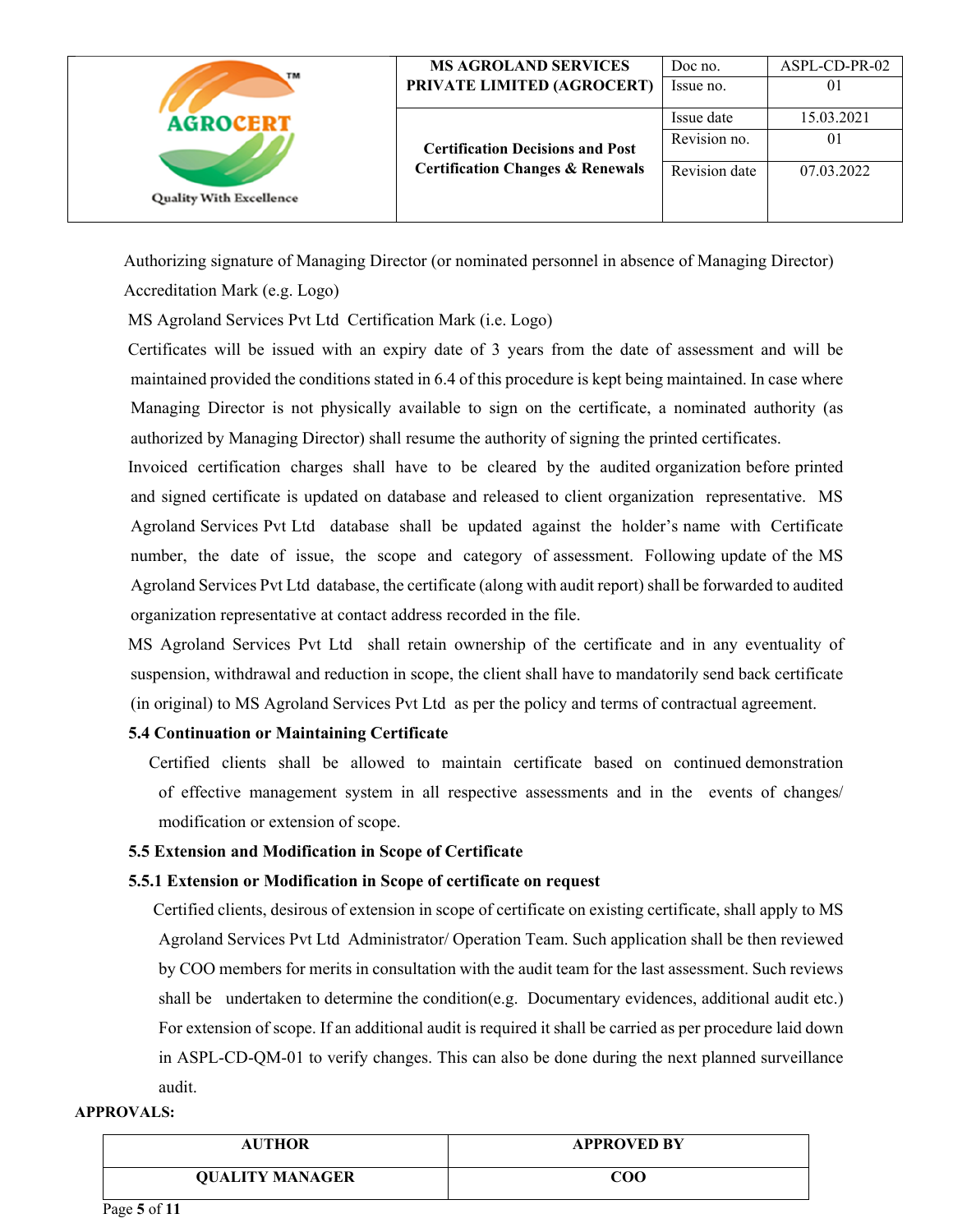| TM                             | <b>MS AGROLAND SERVICES</b><br>PRIVATE LIMITED (AGROCERT) | Doc no.<br>Issue no.       | ASPL-CD-PR-02<br>01 |
|--------------------------------|-----------------------------------------------------------|----------------------------|---------------------|
| <b>AGROCERT</b>                | <b>Certification Decisions and Post</b>                   | Issue date<br>Revision no. | 15.03.2021<br>01    |
| <b>Quality With Excellence</b> | <b>Certification Changes &amp; Renewals</b>               | Revision date              | 07.03.2022          |

 Following the grant of extension in scope, Issued certificate (in original) shall be recalled back from the audited client and a revised certificate shall be issued in place in accordance to procedure documented in clause 6.1 and 6.2 of this procedure.

- **5.5.2 Modification in the Scope of Certificate due to change in management system** Changes to management system shall be reviewed by COO which will further evaluate the need for reassessment of a certified client in the event of changes significantly affecting the organization's Management System (such as the legal, commercial, organizational status or ownership, organization and management (e.g. key managerial, decision-making or technical staff), contact address and sites, scope of operations (process change) under the certified management system and major changes to the management system and processes.
- Following the grant of modification in scope, Issued certificate (in original) shall be recalled back from the audited client and a revised certificate shall be issued in place in accordance to procedure documented in clause 6.1 and 6.2 of this procedure.

#### **5.5.3 Modification due to changes in Certification requirements/process**

 When the Accreditation Body revises the requirements of certification body, MS Agroland Services Pvt Ltd shall follow transition plan as notified by Accreditation Body for the changeover with agreed time frame.

 Technical Head shall send due notice of any changes it intends to make in its requirements for certification to its client and the accreditation body. The views expressed by interested parties are considered before deciding on the precise form and effective date of such changes. Based on the publication of the changed requirements, MS Agroland Services Pvt Ltd shall verify that each client carries out any necessary amendments to its procedure within reasonable time. Based on the changes expected Quality Manager shall decide the actions like a special audit as per documented procedure After successful completion of audit, decisions would be taken according to clause 6.1 and 6.2 of this procedure.

#### **.5.4 Issuance of Certificate in case of Recertification**

**APPROVALS:**  Upon completion of recertification audit, technical review shall take place and process of 5certification shall take in this procedure. The certificate shall be issued on satisfactory completion of the

| <b>AUTHOR</b>          | <b>APPROVED BY</b> |
|------------------------|--------------------|
| <b>QUALITY MANAGER</b> | COO                |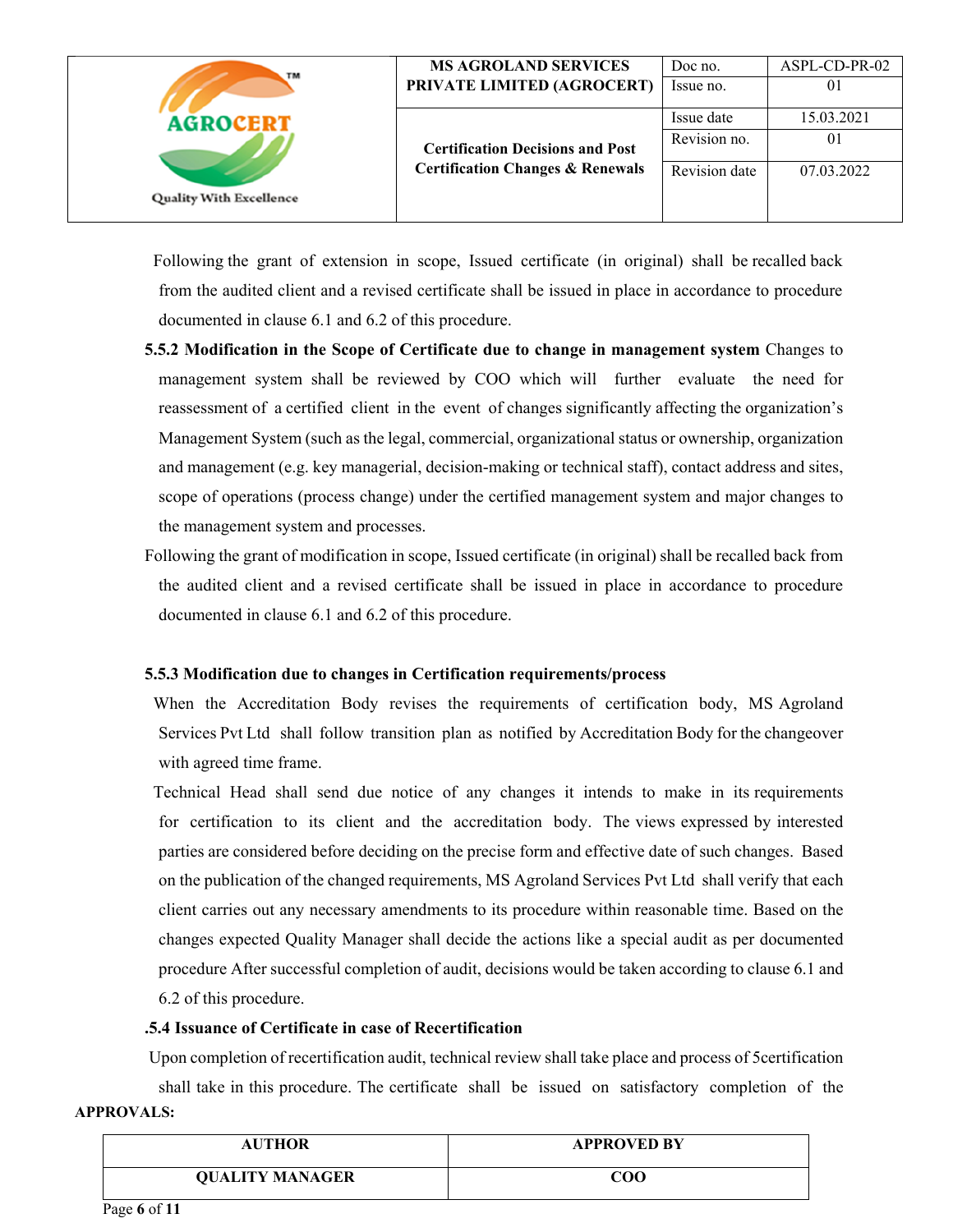| TM                             | <b>MS AGROLAND SERVICES</b>                                                            | Doc no.       | ASPL-CD-PR-02 |
|--------------------------------|----------------------------------------------------------------------------------------|---------------|---------------|
|                                | PRIVATE LIMITED (AGROCERT)                                                             | Issue no.     | 01            |
| <b>AGROCERT</b>                |                                                                                        | Issue date    | 15.03.2021    |
|                                | <b>Certification Decisions and Post</b><br><b>Certification Changes &amp; Renewals</b> | Revision no.  | 01            |
| <b>Quality With Excellence</b> |                                                                                        | Revision date | 07.03.2022    |
|                                |                                                                                        |               |               |

process as outlined in Audit process and also additional fulfilling the conditions stated in MS Agroland Services Pvt Ltd Quality Manuals This recertification shall be for an additional three years. Original certification date shall remain same. Current certification date shall be on or after the date of recertification decision is taken. Certification expiry date will be three years after the date of recertification.

### **6. Procedure for Suspension, Withdrawal and Reduction in Scope of Certificate**

#### **6.1 Procedure for suspension of Certificate**

MS Agroland Services Pvt Ltd shall suspend certification in cases where–

- 1. Clients certified Organic has persistently or seriously failed to meet certification requirements for effectiveness of the management system,
- 2. Certified client does not allow surveillance or recertification audits to be conducted within 3 months of due date,
- 3. In the events of complaints
- 4. Certified client voluntarily request for a suspension.
- 5. Non-payment issues
- 6. Misuse of Accreditation Body or MS Agroland Services Pvt Ltd 's certification Marks/logos.

 Suspensions shall be authorized by Managing Director and clients shall be notified in writing with reason and implication of suspension.

 The standard period of suspension would be six months in which the client has to fulfill all conditions for revocation of suspension. On fulfillment of imposed conditions by the suspended sites within the six months timeline, the corrective action shall be reviewed by Quality Manager and pass his/her recommendation to revoke suspension or initiate withdrawal rules depending upon outcome of the review. In case of the failure on the part of the client to satisfy the conditions imposed for reinstatement of certification status, MS Agroland Services Pvt Ltd shall withdraw or reduce the scope of the certification based on the gravity of situation (refer to Procedure for Suspension and withdrawal further).

Under imposition of suspension-

| <b>AUTHOR</b>          | <b>APPROVED BY</b> |
|------------------------|--------------------|
| <b>QUALITY MANAGER</b> | $_{\rm COO}$       |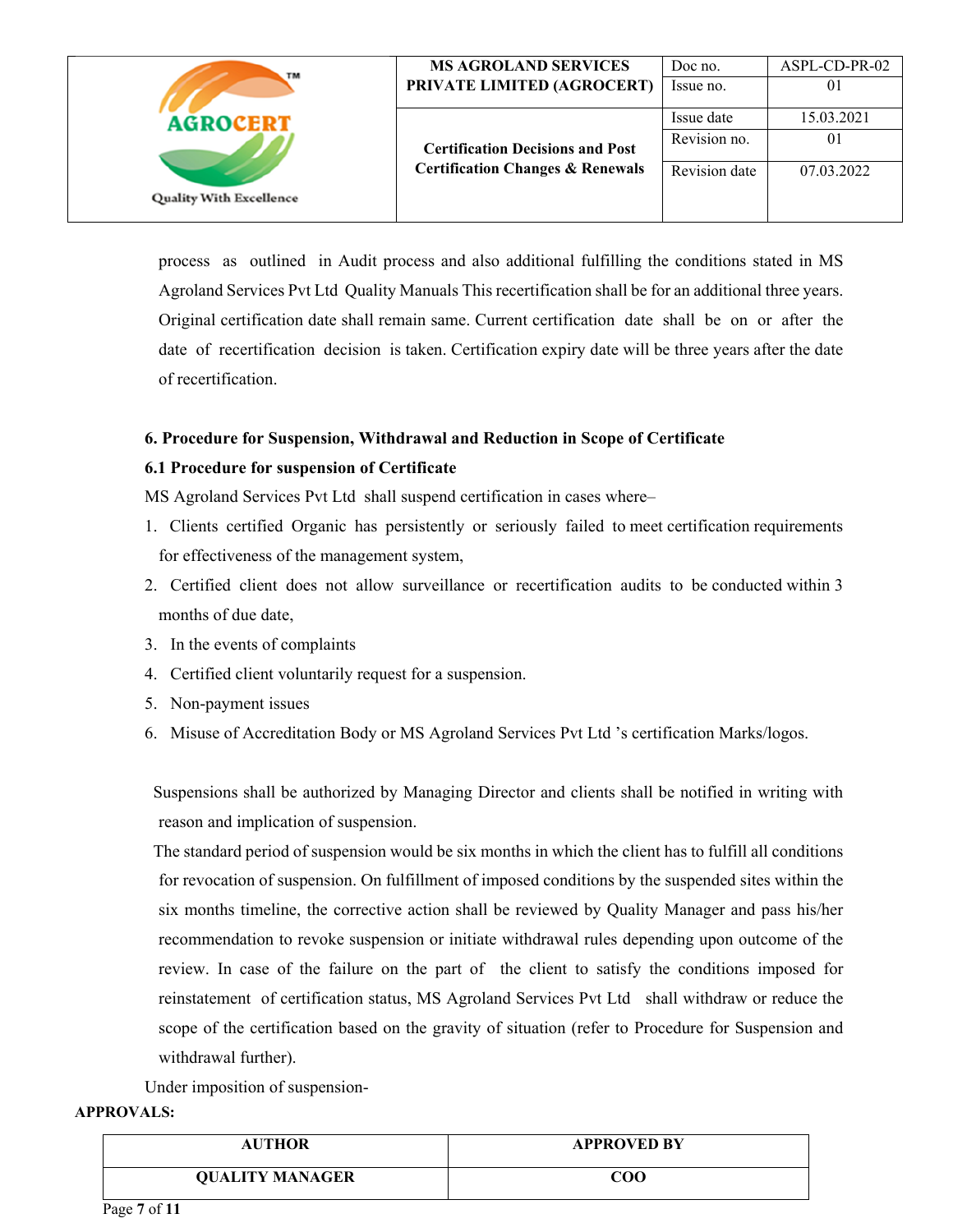| TM                             | <b>MS AGROLAND SERVICES</b><br>PRIVATE LIMITED (AGROCERT) | Doc no.<br>Issue no.       | ASPL-CD-PR-02<br>01 |
|--------------------------------|-----------------------------------------------------------|----------------------------|---------------------|
| <b>AGROCERT</b>                | <b>Certification Decisions and Post</b>                   | Issue date<br>Revision no. | 15.03.2021<br>01    |
| <b>Quality With Excellence</b> | <b>Certification Changes &amp; Renewals</b>               | Revision date              | 07.03.2022          |

- 1. Client's management shall be rendered temporarily invalid
- 2. In the period of suspension, client shall refrain from further promotion of its certification (as per terms and conditions of the contract agreement)
- 3. Suspended status of the client shall be made publicly accessible (e.g. updated on website etc.)

## **6.2 Procedure for Withdrawal of certificate**

MS Agroland Services Pvt Ltd shall follow the documented procedure under 7.2 to effect the withdrawal process for certificate on following reasons–

- 1. Failure to resolve the issues (that have led to suspension of certification) in six months period,
- 2. Where entire management is impacted indirectly as result of the reduction in the scope.
- The withdrawal of certificates may comprise of but may not be limited, to any of the following:

## **Routine circumstances:**

 Failure to maintain standards identified at the routine surveillance assessment and not corrected by submission of documentary evidence.

Failure to allow a scheduled surveillance visit to be undertaken

Voluntary withdrawal from the MS Agroland Services Pvt Ltd 's certification scheme.

Failure to pay the appropriate certification fees as agreed prior to undertaking the assessment.

## **Extraordinary circumstances**

 Complaints regarding the failure of the company to comply with the requirements of the relevant standard

Deliberate, misleading use of the Certificate

Deliberate or misleading claims relating to the scope, or level of Certificate held

The certified client requests a suspension of the certificate

Falsification of any nature

Failure to comply with terms of contractual agreement

COO shall have authority to authorize withdrawal of the certificate on the recommendation of Certification manager. The decision shall be taken based on investigation of Quality Manager. Based on need for decision requirement, Technical Head may advise

COO to authorize for investigative audit. Based on the outcome of such investigation, decision regarding the withdrawal may be initiated and client shall be notified of the withdrawal process. The

| <b>AUTHOR</b>          | <b>APPROVED BY</b>               |
|------------------------|----------------------------------|
| <b>QUALITY MANAGER</b> | $\mathbf{C}\mathbf{O}\mathbf{O}$ |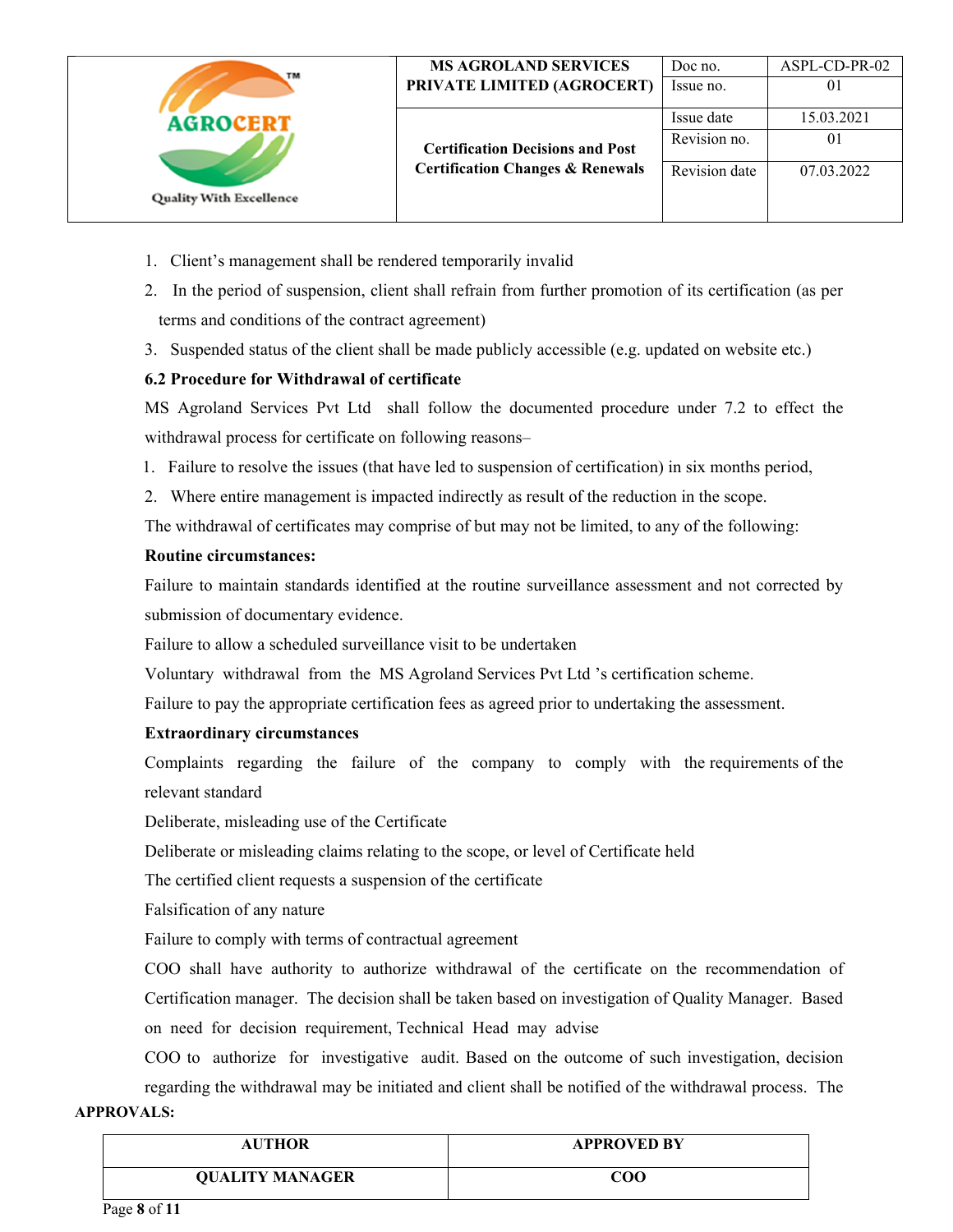| TM                             | <b>MS AGROLAND SERVICES</b><br>PRIVATE LIMITED (AGROCERT) | Doc no.<br>Issue no.       | ASPL-CD-PR-02<br>01          |
|--------------------------------|-----------------------------------------------------------|----------------------------|------------------------------|
| <b>AGROCERT</b>                | <b>Certification Decisions and Post</b>                   | Issue date<br>Revision no. | 15.03.2021<br>$\overline{0}$ |
| <b>Quality With Excellence</b> | <b>Certification Changes &amp; Renewals</b>               | Revision date              | 07.03.2022                   |

client shall further be given specified time to take corrective action and certificate withdrawal process shall be initiated in the event of failure to respond with an acceptable programme for corrective action within the time period specified, or to consent to an assessment will lead to withdrawal of the certificate. In the event where certified site is already under suspension for the past six months, no further time shall be given further before initiation of withdrawal. Following withdrawal, the status shall be made public by updating the database. Issued certificate (in original) shall be recalled back and held in the file. The client shall right to appeal and shall be guided for filing appeal process upon request.

Where a client's certificate has been withdrawn and there has been no rectification of issues within the specified timescale or their certificate has expired, then the only way for a client to reinstate their certificate is by arranging a re-audit.

#### **6.3 Procedure for reduction in scope**

Failure to resolve the issues (that have led to suspension of certification) in six months period shall result in reduction of scope of certification to exclude the parts not meeting the requirements. Such reductions shall be in line with the requirements of the standard used for certification. In case where reduction in scope is likely impact the entire Organic, reduction shall not be permitted and in this eventuality withdrawal shall be initiated.

COO shall have authority to authorize reduction of the scope of the certificate on the recommendation of Quality Manager

MS Agroland Services Pvt Ltd shall correctly update the reduction in scope status upon request to any party. The reduction in status of the client shall also be made publicly accessible.

#### 7. **Transfer of Certification**

- 7.1 For transfer of certification from existing certification body to MS Agroland Services Pvt Ltd , the applicant organization shall be required to meet the following criteria-
	- I. Transfer of certification shall be permissible only for scopes for which MS Agroland Services Pvt Ltd hold NOP,COR, EU and NPOP standards within such scopes where MS Agroland Services Pvt Ltd is meeting competence criteria (Refer to point 7.1 of this section)

| <b>AUTHOR</b>          | <b>APPROVED BY</b> |
|------------------------|--------------------|
| <b>QUALITY MANAGER</b> | COO                |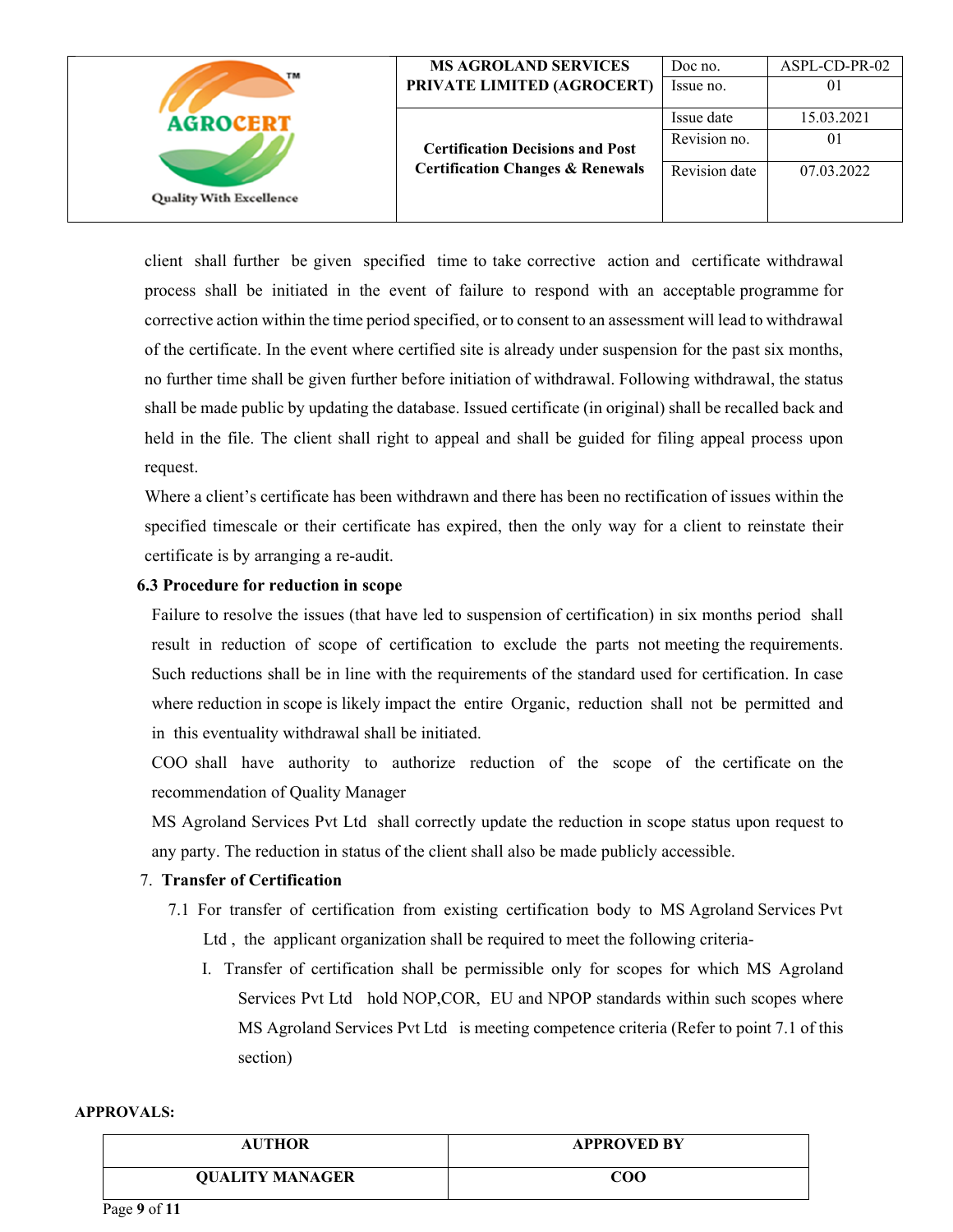| TM                             | <b>MS AGROLAND SERVICES</b>                 | Doc no.       | ASPL-CD-PR-02 |
|--------------------------------|---------------------------------------------|---------------|---------------|
|                                | PRIVATE LIMITED (AGROCERT)                  | Issue no.     | 01            |
| <b>AGROCERT</b>                |                                             | Issue date    | 15.03.2021    |
|                                | <b>Certification Decisions and Post</b>     | Revision no.  | 01            |
| <b>Quality With Excellence</b> | <b>Certification Changes &amp; Renewals</b> | Revision date | 07.03.2022    |
|                                |                                             |               |               |

- II. The applicant organization shall obtain NOC (No Objection Certificate) from existing certification body. NOC letter shall enable to provide MS Agroland Services Pvt Ltd to conclude that applicant organization have successfully closed all non-conformances (if open from previous audits) and has no pending financial dues.
- III. Transfer of certificate shall be considered as the case where the existing certification body is holding accreditation to NOP, COR ,EU and NPOP standards from NABCB or equivalent recognized accreditation bodies. Where the existing certification body of applicant organization fails to satisfy this criteria, application shall be treated as a new application and in such eventualities certification shall be considered from initial stage.
- IV. All non-compliances from previous audit shall be successfully addressed and closed out.
- V. Transfer of certification shall be considered only in the cases where certification at time of transfer application is valid (at least 30 days to expiry).
- 7.2 The procedure shall be operated in the following manner
	- 1. The application shall be laid for review by Quality Manager. The applicant shall be guided to complete application form and submit following documents (as minimum) –

NOC from existing certification Body

A copy of existing certificate

 Audit reports (from previous audits), corrective actions, corrective action evidences and other audit related documentation

Any other documentary evidences sought by reviewer

2. Received documentation together with application form (listed in sub-clause 1 above) shall be reviewed by Quality Manager based on criteria mentioned in sub- section 8.1 and discuss with the applicant further to determine if any further documentary evidences are required for review decision.

#### **APPROVALS:**

| <b>AUTHOR</b>          | <b>APPROVED BY</b> |
|------------------------|--------------------|
| <b>QUALITY MANAGER</b> | COO                |

Page **10** of **11**